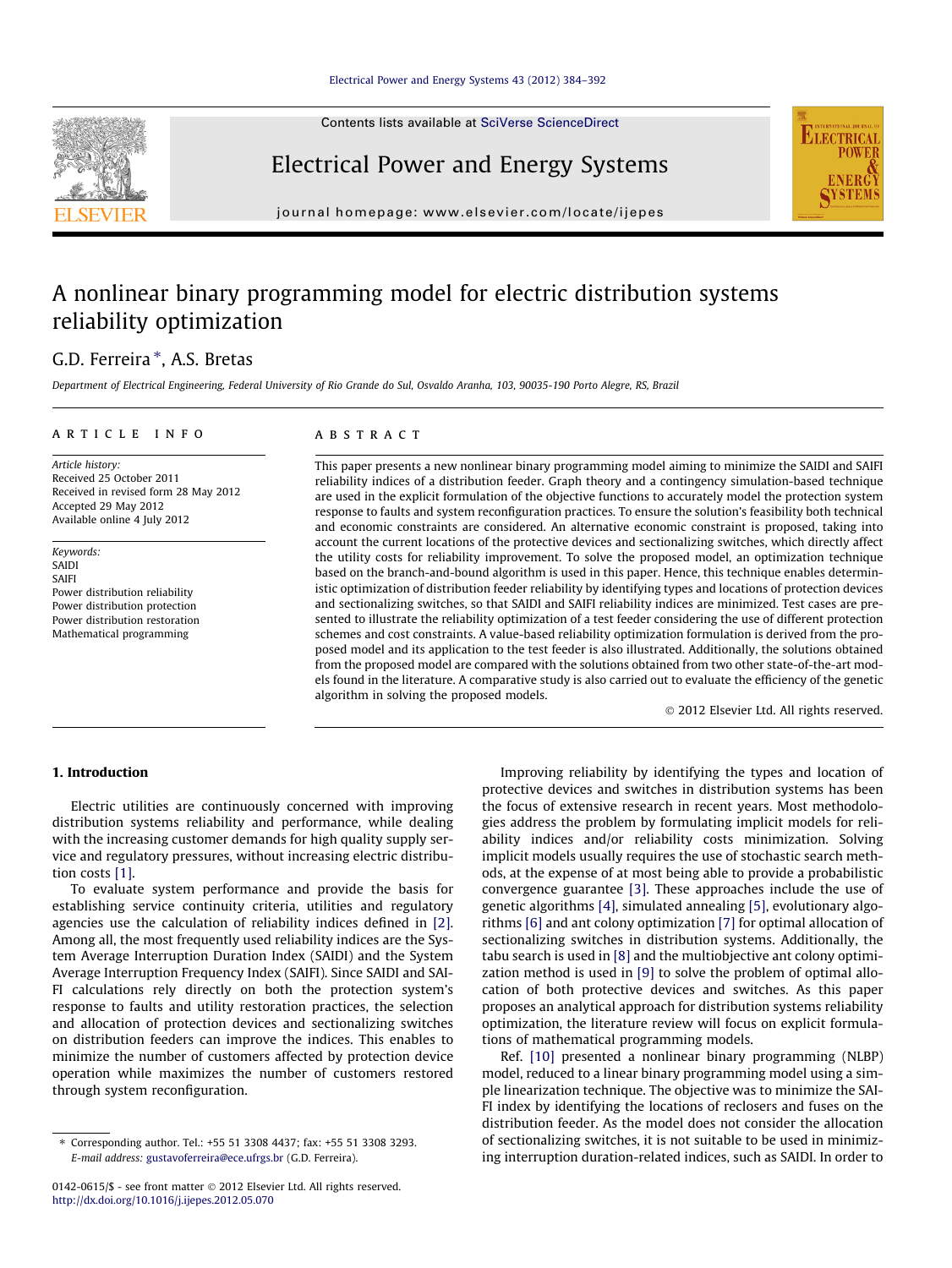limit the complexity of the problem to be solved, the authors propose the division of a feeder in a main line and a number of laterals, which are classified in one of three categories. Category one lateral is short and has its reliability parameters added to its tap point. Categories two and three are treated separately from the main feeder, which requires a protective device to be installed in the tap of the lateral branch. However, it should be noted that distribution feeders usually have a large number of branches, both in the main circuit and laterals, which require a large number of protective devices to be installed. This may greatly increase the implementation cost of a solution, as well as the fact that the installation of many devices in series often complicates coordination. Additionally, the branches classification is a heuristic decision that burdens the decision-maker and can lead to suboptimal solutions [\[11\].](#page--1-0)

In [\[12\],](#page--1-0) model [\[10\]](#page--1-0) was used to minimize SAIFI, ASIFI (Average System Interruption Frequency Index) or the cost of protective devices acquisition, while a desired level in the indices was treated as a constraint. Also based on [\[10,13\]](#page--1-0) presented a fuzzy goal programming technique in order to determine the trade-offs between SAIFI, ASIFI and MAIFI (Momentary Average Interruption Frequency Index).

In [\[14\]](#page--1-0) the NLBP model to minimize the total cost of reliability, including the outage costs and the investment in protective devices and switches is presented. The authors derived models for SAIFI and SAIDI indices based on this formulation. However, the SAIDI model only partially accounts for the sectionalizing switches effects on the interruption duration, because it does not consider the downstream restoration practice. Also, NLBP models are developed in [\[15,16\]](#page--1-0) to minimize SAIFI and the total cost of reliability, respectively.

All the models presented above depend on the heuristic feeder division as first proposed by Soudi and Tomsovic [\[10\].](#page--1-0) In [\[11\]](#page--1-0) a more generalized NLBP model is proposed to minimize the SAIFI index. By departing from the heuristic feeder division the authors showed that the model is able to find better solutions than the model [\[10\]](#page--1-0) for the problem of minimizing the SAIFI index. A model for SAIDI is also proposed based on the SAIFI model, but it does not consider the effect of sectionalizing switches on the interruption durations.

This paper presents a new explicit NLBP model aiming to minimize the SAIDI and SAIFI indices of a radial distribution feeder. The model does not require heuristic decisions about feeder division and branches classification. Graph theory and a contingency simulation-based technique are used in the formulation of the objective functions to accurately model the protection system response to faults and system reconfiguration practices, as functions of basic reliability parameters and locations of reclosers, fuses and sectionalizing switches. To ensure the solution's feasibility both technical and economic constraints are considered. Furthermore, an alternative economic constraint is proposed, taking into account the current locations of the protective devices and sectionalizing switches, which directly affect the investment costs for reliability improvement. To solve the proposed model, an optimization technique based on the branch-and-bound algorithm is used in this paper. Test cases are presented to illustrate the reliability optimization of a test feeder considering the use of fuse saving and fuse blowing protection schemes, showing the impact of using these reclosing practices on the reliability of the distribution test feeder. A value-based reliability optimization formulation is derived from the proposed model and its application to the test feeder is also illustrated. Additionally, the solutions obtained from the proposed model are compared with the solutions obtained from two other state-of-the-art models found in the literature. A comparison between the (deterministic) branch-and-bound and the (stochastic) genetic algorithm is also carried out in order to evaluate the efficiency of both solution techniques in solving the proposed models.

#### 2. Problem formulation

This section presents some concepts related to distribution systems reliability and operation, required to define the problem and the formulation of the proposed model.

#### 2.1. Failures and interruptions

The failures that occur in distribution systems can be classified as temporary or permanent. A temporary failure will clear itself if the circuit is de-energized (allowing the arc to de-ionize) and then re-energized after a short period of time (usually a few seconds). A permanent failure causes a short circuit that will persist until repaired by human intervention [\[1\]](#page--1-0). This paper focuses on interruptions that have been caused by protection system operation due to failures. An interruption is defined as the complete loss of service (power supply) to one or more customers, and is classified by its duration as either momentary or sustained. A momentary interruption is defined as an interruption with a total duration of less than 5 min. Otherwise, the interruption is classified as a sustained interruption [\[2\]](#page--1-0).

#### 2.2. Electric distribution reliability indices

The indices commonly used to evaluate electric distribution systems reliability are formally defined in [\[2\]](#page--1-0). Most electric utilities and regulatory commissions use SAIDI and SAIFI to measure reliability in terms of total duration and frequency of sustained interruptions for an average number of customers, respectively. For a fixed number of customers, SAIDI can be improved by reducing the number of sustained interruptions or by reducing the duration of those interruptions. Since both of these reflect reliability improvements, a reduction in SAIDI indicates an improvement in reliability. The only way to improve SAIFI is to reduce the number of sustained interruptions experienced by customers [\[1\]](#page--1-0).

#### 2.3. Distribution protection and reconfiguration practices

In general, protection of a distribution system consists of a circuit breaker with overcurrent and automatic reclosing relays at the substation, and line reclosers, sectionalizers, interrupters and fuses installed at strategic locations along the feeders.

The recloser has fault current sensing, interrupting and automatic reclosing capabilities, operating with a predetermined sequence of opening and reclosing, followed by its lockout. Reclosers are installed in the main circuit and feeder laterals, and are also used as switching devices. In this paper the term recloser will be used to identify three-phase automatic sectionalizing devices: substation breaker, reclosers, sectionalizers and interrupters. Interrupters and sectionalizers are similar to line reclosers, except that they do not have automatic reclosing capability. Additionally, sectionalizers do not have fault interruption capability and therefore can only automatically isolate a faulted section after the operation of an upstream recloser or breaker.

The fuse does not have automatic reclosing capability. It can only perform an open-circuit function, separating the faulted circuit by melting its fuse-link. Hence, the fuse is not able to clear the momentary faults by itself. Fuses are installed only on lateral feeder sections, and do not have a switching function.

Two basic reclosing practices are commonly used in recloserfuse coordination: fuse saving (also referred to as feeder selective relaying) and fuse blowing (or fuse clearing). These schemes are usually implemented setting the fast curve on a recloser (or the instantaneous relay on a breaker) unblocked or blocked, so that the recloser (or breaker) operates before or after the downstream